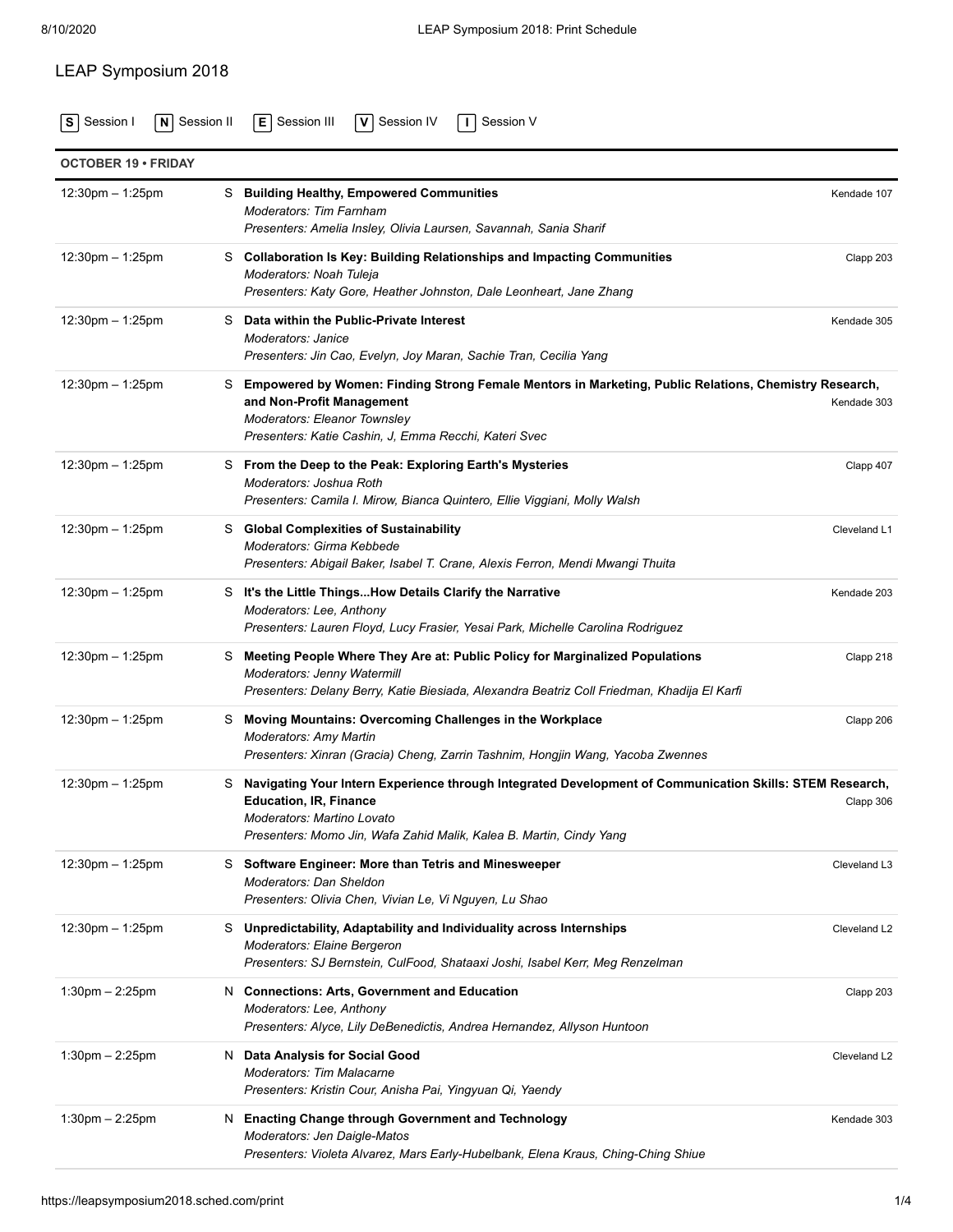| 8/10/2020             | LEAP Symposium 2018: Print Schedule                                                                                                                                                                                         |              |
|-----------------------|-----------------------------------------------------------------------------------------------------------------------------------------------------------------------------------------------------------------------------|--------------|
| $1:30$ pm $- 2:25$ pm | N Fostering and Supporting Local Communities<br>Moderators: Adriana Pitetta<br>Presenters: Vanesa Guevara, Taysia Holmes Maxwell, Kali Muhly-Alexander, Charlie Pope                                                        | Clapp 306    |
| $1:30$ pm $- 2:25$ pm | N Global Citizens in Tech<br>Moderators: Sarah Adelman<br>Presenters: Katerina Alvarez, Murphy Lu, Susan, Yitongyue                                                                                                         | Clapp 206    |
| $1:30$ pm $-2:25$ pm  | N Impacts of Organizational Structure<br>Moderators: Robinson, Michael<br>Presenters: Angela, Johanna Brown, Rachael Essing, Samanta Roy Shah                                                                               | Cleveland L1 |
| $1:30$ pm $-2:25$ pm  | N Methods of Communication: Profit & Nonprofit<br>Moderators: Christopher Mitchell<br>Presenters: Cameron Graham, Healy Miller, Danielle Schussel, Zoe Zelkowitz                                                            | Clapp 218    |
| $1:30$ pm $- 2:25$ pm | N Protecting the Unseen: Non-Profit Organizations around the World<br><b>Moderators: Tim Farnham</b><br>Presenters: Tess Hosman, Mena Melaku, Maya Sterett                                                                  | Kendade 305  |
| $1:30$ pm $-2:25$ pm  | Pushing Boundaries: of Countries, of Communities, and of Ourselves<br>N.<br>Moderators: Alan Bloomgarden<br>Presenters: Michaela Butin, Carol Huang, Natalie, Adelita Simon                                                 | Kendade 107  |
| $1:30$ pm $- 2:25$ pm | N Research and Development: Programming Big and Small<br>Moderators: Margaret Robinson<br>Presenters: Kuan-Chi Chen, Qiran Dong, Gauri Ganjoo, Yvonne                                                                       | Cleveland L3 |
| $1:30$ pm $- 2:25$ pm | N Society and Policy on a Global/Local Scale: a View from behind the Desk<br>Moderators: Girma Kebbede<br>Presenters: Samantha Chyatte, Serena Clapp-Clark, Margaret Hwang, Anamika Khanal, Nadindhi D Udangawa             | Kendade 203  |
| $1:30$ pm $-2:25$ pm  | N Voicing Politics and Culture: Inclusivity through Media<br>Moderators: Katherine O'Callaghan<br>Presenters: Claire Houston, Ha Pham, Kira Yates, Clare Zicari                                                             | Clapp 407    |
| $2:45$ pm $-3:40$ pm  | E Challenges Faced Working in Business<br><b>Moderators: Rick Feldman</b><br>Presenters: Sophie Chen, Rachael Fulop, Ayame Yazawa, Xiangyu Zhang                                                                            | Cleveland L3 |
| $2:45$ pm $-3:40$ pm  | E Diverse Experiences in Health Sciences<br>Moderators: Kathryn Lipp<br>Presenters: Tsion Girmay, Maham Mubashar Khan, Michaela Ramsey, Rebecca Wang                                                                        | Kendade 303  |
| $2:45$ pm $-3:40$ pm  | <b>Expect the Unexpected: The Imperfections of Internships</b><br>Е.<br>Moderators: Noah Tuleja<br>Presenters: Zakheyh Allen, Maya Brody, G. Perry, Xihan Yang                                                              | Clapp 306    |
| $2:45$ pm $-3:40$ pm  | E Finding Passion and Independence through Research<br><b>Moderators: Peter Scotto</b><br>Presenters: Julia Cole, Kate Flaherty, Gabrielle Kerbel, Maliha Rahman                                                            | Kendade 203  |
| $2:45$ pm $-3:40$ pm  | E Global Sustainability: Environmental, Economical, Medical and Human<br>Moderators: Sarah Adelman<br>Presenters: Neorgia Grant, Nista, Juhi Shah, Rachel Urbano                                                            | Cleveland L2 |
| $2:45$ pm $-3:40$ pm  | E Healthcare through Different Lenses: Research, Law, Social Services & Business<br><b>Moderators: Kelly Woods</b><br>Presenters: Fiona Chace-Donahue, Bri Groves, Romina Gupta, Nikki Wei                                  | Clapp 203    |
| $2:45$ pm $-3:40$ pm  | E Laying the Foundations for Our Future<br>Moderators: Maier, Jessica<br>Presenters: Tori Gernert-Dott, Obaa, Hailey Simmons, Pearl U.                                                                                      | Clapp 218    |
| $2:45$ pm $-3:40$ pm  | E Politics from All Sides of the Equation: Non-Profit Advocacy, Law, Government and Research<br><b>Moderators: Janet Slocum</b><br>Presenters: Aicha Allison Belabbes, Amelia Green, Natalie Russianoff, Xiaopan (Jenny) Ye | Cleveland L1 |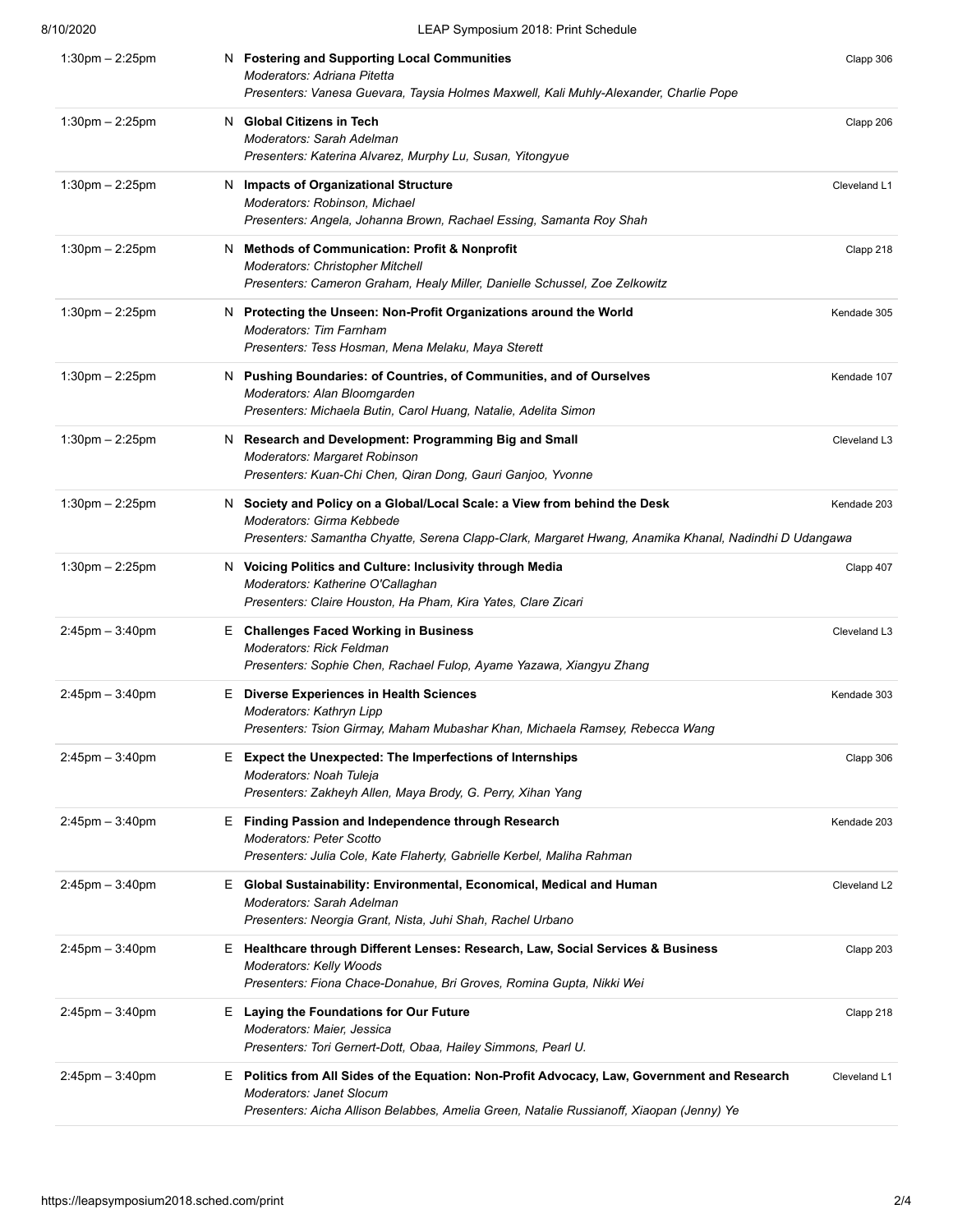| 8/10/2020            | LEAP Symposium 2018: Print Schedule                                                                                                                                                                                                                   |              |
|----------------------|-------------------------------------------------------------------------------------------------------------------------------------------------------------------------------------------------------------------------------------------------------|--------------|
| $2:45$ pm $-3:40$ pm | E Seeing, Hearing, and Believing: Arts in the Form of Communication<br><b>Moderators: Thomas Ciufo</b><br>Presenters: Avia Jacobs, Sharon (Juerong) Jiang, Bingyao Liu, Yian                                                                          | Kendade 107  |
| $2:45$ pm $-3:40$ pm | E Strengthening Communities: Support, Strategy, and Research<br><b>Moderators: Marcella Runell Hall</b><br>Presenters: Saneeque Dogar, Dikshya Neyohang, Caroline Tripp, Olivia Vejcik                                                                | Clapp 407    |
| $2:45$ pm $-3:40$ pm | E The Art of Communicating in Detail<br>Moderators: Elif Babul<br>Presenters: Bianca Chetty, Sarah Lofstrom, Renee Pelletier, Stephanie F. Spitzer                                                                                                    | Clapp 206    |
| $2:45$ pm $-3:40$ pm | E We ____ Change: Successes and Failures in Creating Social Impact<br>Moderators: Wesley Yu<br>Presenters: Miriam H. Barton, Emma Rodgerson Martinez-Arizala, Aryaa Rajouria, Rachel Yousman                                                          | Kendade 305  |
| $3:45$ pm $-4:00$ pm | V From Science to Spanish: Developing Communication across Four Fields<br>Moderators: Roshonda Degraffenreid<br>Presenters: Casey Linenberg, Lyuba Popadic, Keyla Tamayo, Emmy Wrobleski                                                              | Kendade 305  |
| $3:45$ pm $-4:40$ pm | V A Multi-Industrial Discourse on Development: Neuroscience, Biomedical Engineering, Non-profit<br><b>Organizations and Human Resources</b><br><b>Moderators: Amber Douglas</b><br>Presenters: Janae Davis, Nyasha Franklin, Ragini Ghose, Joud Mar'i | Cleveland L2 |
| $3:45$ pm $-4:40$ pm | V Building Leadership Skills through Project Management<br>Moderators: Girma Kebbede<br>Presenters: Jueni Chen, Kate Fulshaw, Violet Gehr, Ruoyi                                                                                                      | Kendade 107  |
| $3:45$ pm $-4:40$ pm | V Communication and Language across Audiences<br>Moderators: Morena Svaldi<br>Presenters: Natalia Naveed, Irene Nguyen, Mia Pennekamp, Wenyun Wang                                                                                                    | Clapp 306    |
| $3:45$ pm $-4:40$ pm | V Community Connections: Art and the Environment<br><b>Moderators: Tim Farnham</b><br>Presenters: Clarissa Adan, Ysabel Lavitz, Mazzie Meotti, Minerva Veeser-Bobea                                                                                   | Kendade 203  |
| $3:45$ pm $-4:40$ pm | Exploring Research in Psychology: Child & Infant Cognition, Language Development & Women's Health<br>V.<br>Moderators: Katherine C. Haydon<br>Presenters: Hannah Armstrong, Emma Atwood, Abeer Iqbal                                                  | Cleveland L3 |
| $3:45$ pm $-4:40$ pm | V Guinea Pigs: Being the First Interns at an Organization<br>Moderators: Holly Hanson<br>Presenters: Lilliana Beckmann, Helena Beliveau, Christa Berry, Katie Reynolds                                                                                | Clapp 218    |
| $3:45$ pm $-4:40$ pm | ∨ Improving Our World through Health Education and Development<br>Moderators: Sarah Adelman<br>Presenters: Marihah Idroos, Rosamonde Jiang, Zahida Sheikh, Hannah Ticheli                                                                             | Cleveland L1 |
| $3:45$ pm $-4:40$ pm | ∨ Learning through the Ages: Community Engagement and Resource Development<br>Moderators: Heidi Holder<br>Presenters: Elizabeth Lowe, Monika, Daisy Sears, Mackenzie Strum                                                                            | Clapp 206    |
| $3:45$ pm $-4:40$ pm | V Paradigms of Power and Human Injustices<br>Moderators: Elif Babul<br>Presenters: Mattie Davis, Phoebe Long, Minah, Tessa Young                                                                                                                      | Kendade 303  |
| $3:45$ pm $-4:40$ pm | ∨ Told and Untold: the Stories We Chose to Save<br>Moderators: Staiti, Paul<br>Presenters: Ellerie Ballard, Julia, Sophie Miller, Jorie Thuon, Ofzerna Zahfire                                                                                        | Clapp 203    |
| $3:45$ pm $-4:40$ pm | <b>Tracing Alternate Realities Through Different Apparatus</b><br>V.<br><b>Moderators: Tim Malacarne</b><br>Presenters: Rida Alam, Leah Greenhaus, Lauren Nguyen, Siddhi Shah                                                                         | Clapp 407    |
| $4:45$ pm $-5:40$ pm | <b>Biotechnology and the Natural Environment</b><br>Moderators: Ahren<br>Presenters: Allegra, Ashley, Cassandre Azor, Mikayla Henzel                                                                                                                  | Clapp 407    |